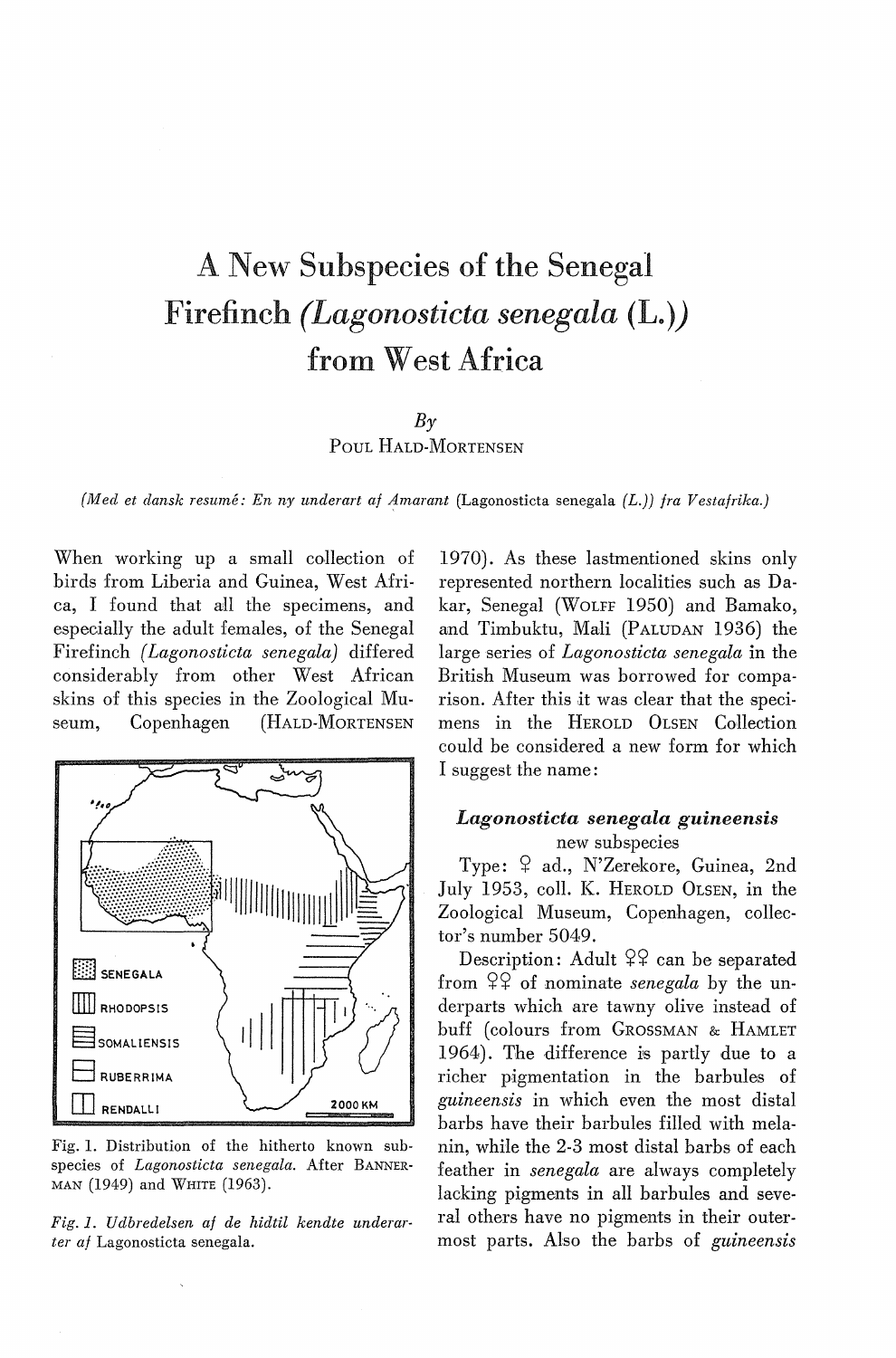

Fig. 2. This photograph of adult females gives only a faint indication of the darker colouration of *L. s. guineensis* (upper row) compared to *L. s. senegala* (lower row); whereas the difference in the number and size of spots is pronounced (see fig. 4). The localities of these specimens are shown in fig. 3, *viz:* 1. Tumbo, Sierra Leone; 2.-4. N'Zerekore, Guinea; 5. Timbuktu, Mali; 6.-7. Richard-Toll, Senegal; and 8. Gaya, Niger.

*Fig. 2. Fotografiet af adulte hunner giver kun et dårligt indtryk af den mørkere farve hos* L. s. guineensis *(øverste række) sammenlignet med nominatformen (nederste række). Derimod er forskellen* i *pletningen på de to seriers undersider fremtrædende. Fuglenes lokaliteter, som er nævnt ovenover, er vist på fig. 3.* (GEERT BROVAD *photo).*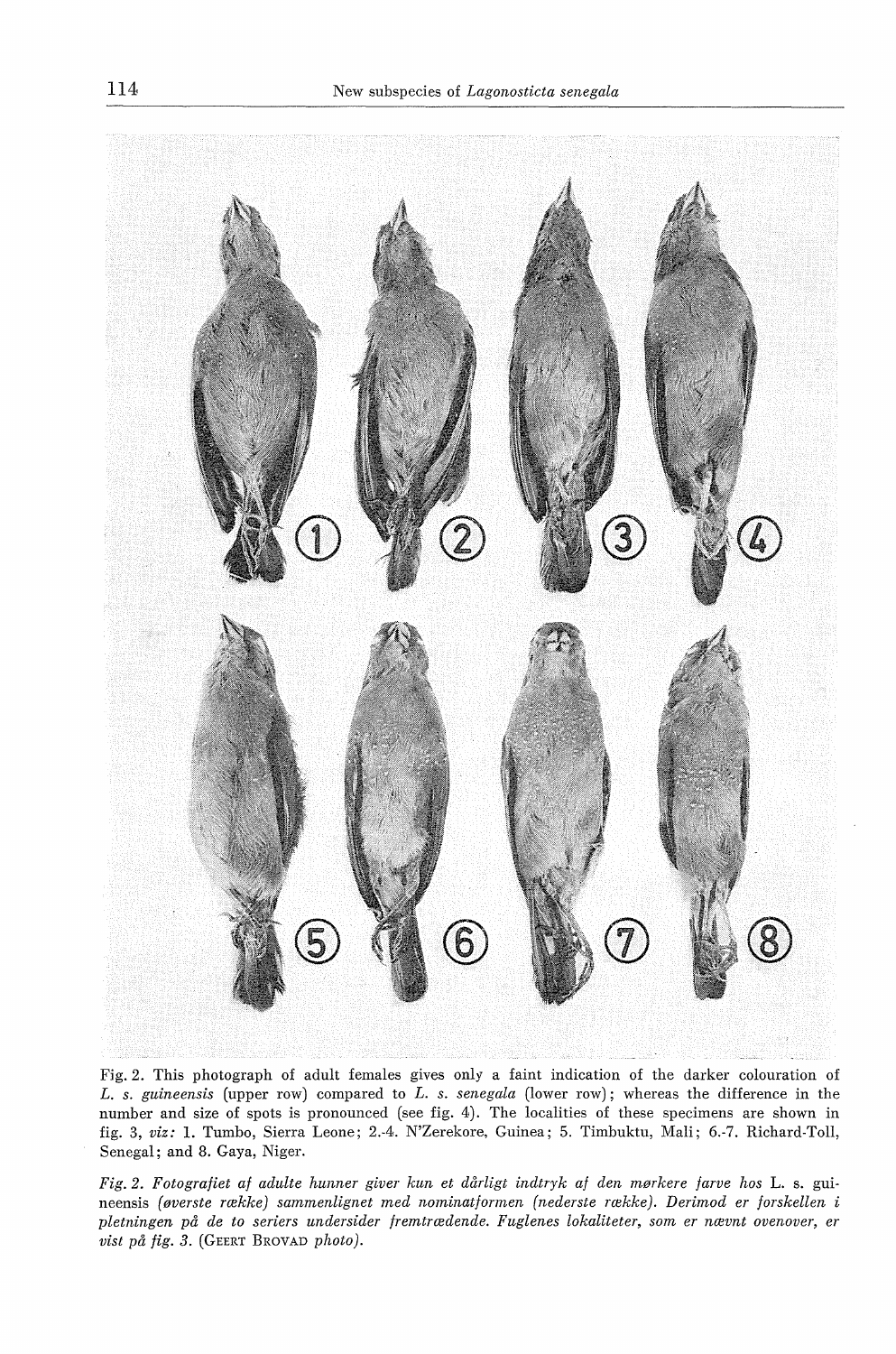are generally more pigmented than those of *senegala.* In *guineensis* the spots on the breast are fewer and smaller than in *senegala.* The neck and nape usually have a reddish tinge never found in females of *senegala.* The upperparts of *guineensis* are olive-drap, whereas *senegala* has a colour intermediate between pale gray-brown and gray-brown.

Adult  $\delta \delta$  differ only slightly from  $\delta \delta$ of nominate *senegala* in being a little darker red on the breast and reddish on crown, nape, and mantle, whereas males of *senegala* usually have only little or no red on the lastrnentioned parts. Microscopic study (50x) of the breast feathers reveals that the males of both subspecies have all their barbules pigmented to the tip, but generally there is more pigment in those of *guineensis.* 

Immature specimens are darker on the upper- and underparts than *senegala,* but here the difference is not as pronounced as in adult females.

Measurements: Proportions are similar to those of *senegala* ( see table 1). The largest spots in the females of *guineensis* ( covering 5 barbs) measure  $0.6 \times 1.2$  mm,

Table 1. Measurements of the two subspecies are seen to be fairly identical – the males being slightly larger than the females.

*Tabel 1. Målene viser, at de to underarter er ret ens i proportioner, og at hanner er større end hunner.* 

| Sex<br>Køn | Subspecies<br>Underart | Number<br>Antal | Wing<br>(mm)<br>Vinge    |                   | Bill                     |                   |  |
|------------|------------------------|-----------------|--------------------------|-------------------|--------------------------|-------------------|--|
|            |                        |                 |                          |                   | (mm)<br>Næb              |                   |  |
|            |                        |                 | Variation                | Average<br>Gnsnt. | Variation                | Average<br>Gnsnt. |  |
| ¥₹         | senegala<br>guineensis | 5               | $45,7-51,0$<br>47,0-50,1 | 48,4<br>48.3      | 8,8.9,6<br>$9.0 - 9.6$   | 9,4<br>9,3        |  |
| 88         | senegala<br>guineensis | 4<br>4          | 48,5-50,9<br>47,1-52,0   | 49.9<br>49.8      | $9,1-10,0$<br>$9,5-10,0$ | 9,6<br>9,7        |  |

Fig. 3. The map shows from which localities the author has had material for examination (ad.  $29$ ). Numbers refer to specimens in fig. 2. The main distribution of desert and steppe to the the south is from KEAY et al. (1959). Notice the narrow lowland area between the rain forest and the coast which is often covered with a coastal savanna.

*Fig. 3. På kortet er vist fra hvilke lokaliteter forf. har undersøgt materiale (ad.* QQJ. *Numrene refererer til individerne på fig. 2. Vegetationszonerne er taget fra* KEAY *et al. (1959). Bemærkelsesværdig er tilstedeværelsen af det ofte med åben savanna bevoksede, smalle lavlandsområde mellem regnskoven og kysten.* 

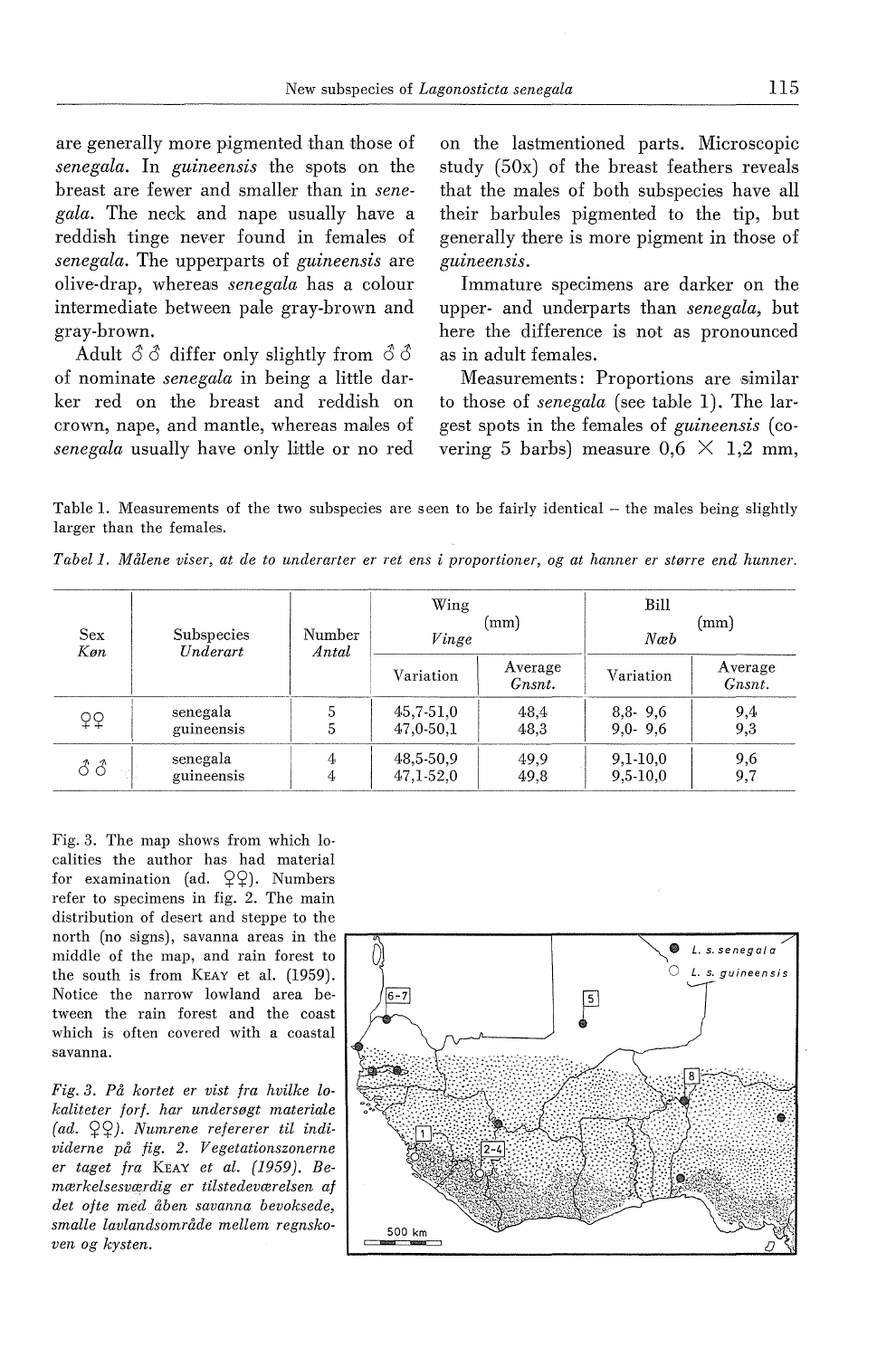Fig. 4. In the histograms specimens of *guineensis* are symbolized by black colour, whereas those of *senegala* are white. The sequence is, *guineensis:* no. 1-4 (fig. 2) + 1 extra from N'Zerekore; and *senegala:* no. 5-8 (fig. 2)  $+$  1 extra from Bamako, Mali. For each specimen is shown the number of barbs covered by every single spot. n is the specimen's total number of spots on the breast. The seventh specimen (n in brackets) had lost many breast feathers. All individuals are adult  $\mathcal{Q}\mathcal{Q}$ . The difference in amount of spotting between the two populations is highly significant  $(P \leq 0.001)$ .

*Fig. 4. På figuren er individer af* guineensis *vist med sorte og* senegala *med hvide histogrammer. I sammenstillingen er medtaget endnu et individ af hver form ud over de 8 vist på fig. 2. For hvert eksemplar er angivet det totale antal brystpletter (n), samt (i histogrammet) hvor mange stråler de enkelte pletter dækker. Forskellen mellem de to populationer er stærkt signifikant med hensyn til denne karakter. Det* 7. *individ ( n i parentes) havde tabt en mængde bryst/ jer.* 

whereas the largest in *senegala* (covering 8 barbs) measure  $0.9 \times 1.8$  mm (see fig. 4).

Material examined: 5 ad.  $29, 4$  ad.  $33,$ and 3 imm., N'Zerekore, Guinea (Zoological Museum, Copenhagen). 1 ad.  $\varphi$ , Tumbo, Sierra Leone (British Museum, London).

Range: Known only from Tumbo (near Freetown), Sierra Leone, and N'Zerekore, Guinea (see fig. 3) but probably also occurring south of these localities.

Remarks: In this form adult  $99$  are easy to recognize from any other form of *Lagonosticta senegala* (shown on fig. 1). Already HoLGERSEN (1956), who had no material for comparison, noticed that the specimens of the Senegal Firefinch from N'Zerekore had very few spots on the underparts.



The darker colouration of *L. s. guineensis* is in agreement with GLOGER's Rule, and tentatively I suggest that the subspecies may have evolved in isolation in the old and rather stable coastal savanna (MORTON 1968, VooRHOEVE 1968) found south and southwest of the Upper Guinean block of lowland forest. BANNERMAN (1949) mentions that *Lagonosticta senegala* is common in these areas (Freetown and Accra are mentioned), but with the exception of the abovementioned specimen from Tumbo, Sierra Leone, I have not had the opportunity to examine material from these regions. The presence of this subspecies at N' Zerekore may be explained by a later immigration after the cultivation of former woodland areas.

## ACKNOWLEDGEMENTS

I thank Dr. IAN GALBRAITH, and Dr. DA-VID SNow, British Museum, London, for their help, and furthermore I wish to thank

Dr. FINN SALOMONSEN, Zoological Museum, Copenhagen, for assistence and many valuable discussions.